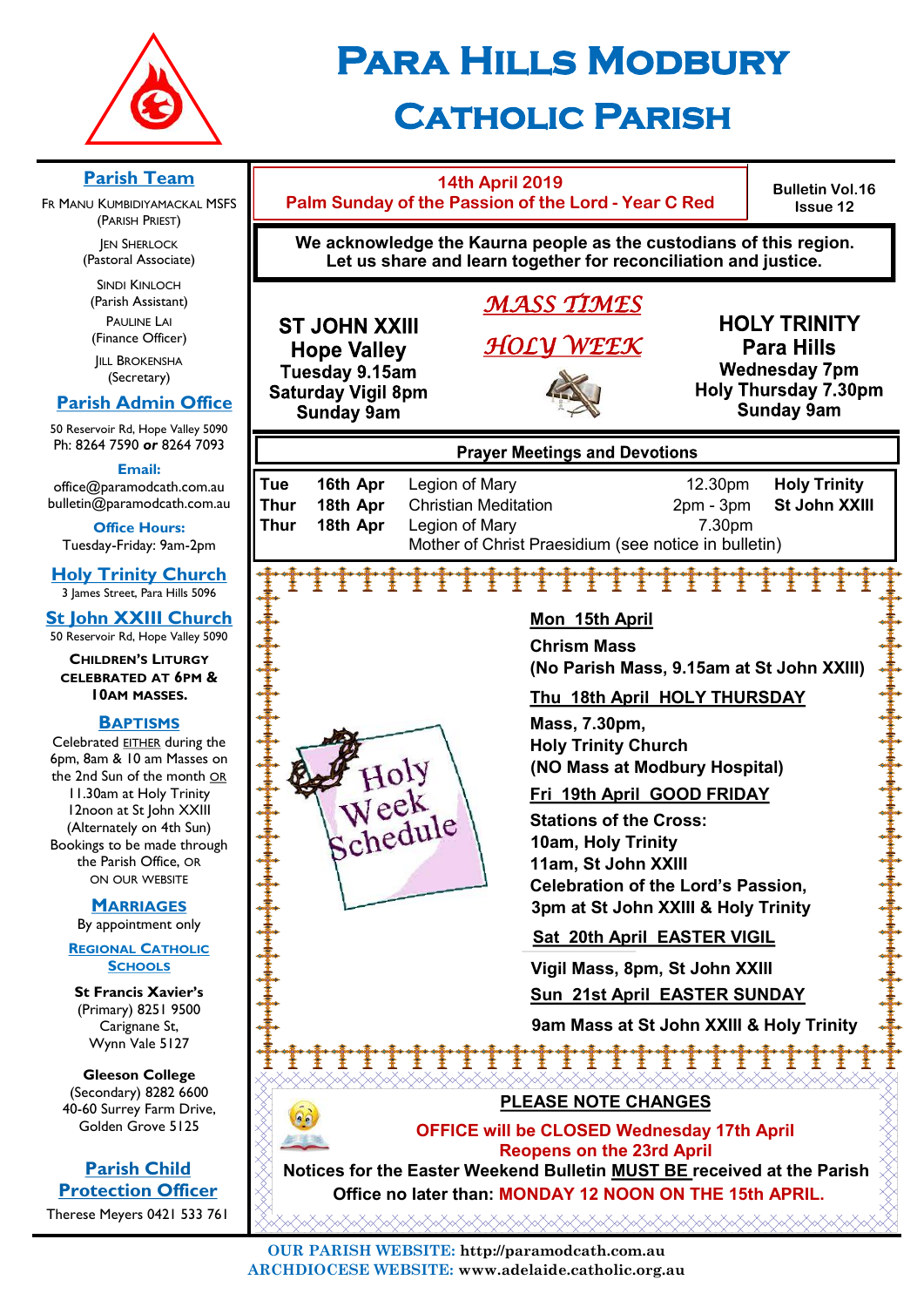#### **Palm Sunday: The Beginning of the Holy Week**

The Church celebrates today as both Palm Sunday and Passion Sunday. It is on Palm Sunday that we enter Holy Week, and welcome Jesus into our lives, asking him to allow us a share in his suffering, death and Resurrection. This is also the time we remember and relive the events which brought about our redemption and salvation. That is why the Holy Week liturgy presents us with the actual events of the dying and rising of Jesus. We must lay down our lives freely by actively participating in the Holy Week liturgies. In doing so, we are allowing Jesus to forgive us our sins, to heal the wounds in us caused by our sins and to transform us more completely into the image and likeness of God. Thus, we shall be able to live more fully the Divine life we received at Baptism. Proper participation in the Holy Week liturgy will also deepen our relationship with God, increase our Faith and strengthen our lives as disciples of Jesus. But let us remember that Holy Week can become "holy" for us only if we actively and consciously take part in the liturgies of this week. This is also the week when we should lighten the burden of Christ's passion as daily experienced by the hungry, the poor, the sick, the homeless, the lonely and the outcast through our corporal and spiritual works of mercy. The Palm/Passion Sunday liturgy combines contrasting moments, one of glory, the other of suffering: the welcome of Jesus into Jerusalem and the drama of his unjust trial and suffering, culminating in his crucifixion and death. The first part of today's Gospel describes the royal reception which Jesus received from his admirers. They paraded with him for a distance of two miles: from the Mount of Olives to the city of Jerusalem. Two-and-a-half million people were normally present to celebrate the Jewish feast of the Passover. Jesus permitted such a royal procession for two reasons: First of all, to reveal to the general public that he was the promised Messiah, and secondly, to fulfil the prophecies of Zechariah (9:9): "Rejoice heart and soul, daughter of Zion…. see now your King comes to you; he is victorious, triumphant, humble and riding on a donkey…"), and Zephaniah (3:16-19): "Fear nor, O Zion, be not discouraged! The Lord, your God, is in your midst, a mighty Savior … He will … renew you in His love … I will save the lame, and assemble the outcasts … I will bring about their restoration." (The traditional "Palm Sunday Procession" at Jerusalem began in the fourth century AD when the Bishop of Jerusalem led the procession from the Mount of Olives to the Church of the Ascension). In the second part of today's Gospel, we listen to the Passion of Christ according to Luke. We are challenged to examine our own lives in the light of some of the characters in the story like Peter who denied Jesus, Judas who betrayed Jesus, Pilate who acted against his conscience and condemned Jesus, Herod who ridiculed Jesus, and the leaders of the people who preserved their position by getting rid of Jesus. As we begin the celebration of the Holy Week with this Palm Sunday celebrations, let us ask ourselves, are we ready to

surrender our lives to Him during this Holy Week and welcome Him into all areas of our lives as Lord and Saviour, singing "Hosanna"? Let the palms that we receive and place in our homes remind us that Christ is the King of our families, that Christ is the King of our hearts and that Christ is the only true answer to our quest for happiness and meaning in our lives. And if we do proclaim Christ as our King, let us try to make time for Him in our daily life. Let us prioritise and place Christ the King as the primary concern in our lives.

Readings for 21st April 2019 1st Reading Acts 10:34. 37 - 43 2nd Reading Colossians [3:1](javascript:expandDetail(%22reading%22,%22SR%22,%22N04ORSUC%22,%20%22right_content_middle%22,%22%22);)- 4 Gospel John 20:1 - 9

#### **Our Community's Prayer Petitions**  *PLEASE NOTE: THE NAMES ON THE SICK LIST WILL REMAIN FOR TWO MONTHS ONLY UNLESS OTHERWISE NOTIFIED.*

**BULLETIN PRAYER LIST:** Please note that names can only be added to this list by immediate family, or the ill person themselves (for reasons of privacy).

#### **Please Remember in your Prayers Those who are sick, especially:**

Sylvia Gisi, Asher Caudle, David North, Elijah Neri, Wayne Collins, Antoinette Pascale, Marg Dolman, Charlotte Fussell, Selena (Rose) Quinn, Phyllis Anthony, Pam Ridley, Reta Lockyer, Michael Pritchard, John MacGrath, Ken Robinson, Graham Armstrong, Mary Redmond, Graham Speed, Marlen Piineda, David Truman, Bruce Mc Andie, Rosa Maria Santos, Sean Molloy, Betty Roper, Imperia De Ionno, Julie Reimann, Imelda Schulz, Maddison Calleja, Janice Forrester, Ray Zielonka, Jim Marlow, Gerry Canavan, Jayden Lee, Audrey Athayde, Marie Boulton, Sr. Marleen Dewar OLSH, Kay Kennedy, Rita Robinson, Eileen Ryan, Gary Lockyer, Yvonne Summers, Darcy Ridley, Marie Bakaj, Regan Barry, Dudley Dolman, Fr. Michael Walsh, Pat Feutrill, Paul Holmes, Michael Lochhead.

**Recently Deceased**

John Cherry, Monsignor Denis Edwards

#### **Saints/Feast Days Of the Week**

19th Friday of the Passion of the Lord Day of Fast and Abstinence 21st The Resurrection of the Lord

#### **CHILDRENS PRAYER**

Here I am beneath the sky and all alone in prayer; but I know God is listening, for God is everywhere. Amen



#### **The Good Friday Collection Holy Places Appeal**

The annual collection for the support of the church in the Holy Land takes place on Good Friday.

This collection promotes the missionary work of the Church in the Holy Land by providing

welfare assistance to the local Christians in areas such as health, education, employment and housing. Parishes, schools, orphanages and

medical centres throughout the Holy Land rely on assistance from the Good Friday collection. The collection is also used to maintain 74

churches and shrines associated with the life of Jesus, visited by millions of Catholics every year.

Tane Bumbedramalaked

**RESPONSORIAL PSALM:** *My God, my God, why have you abandoned me.*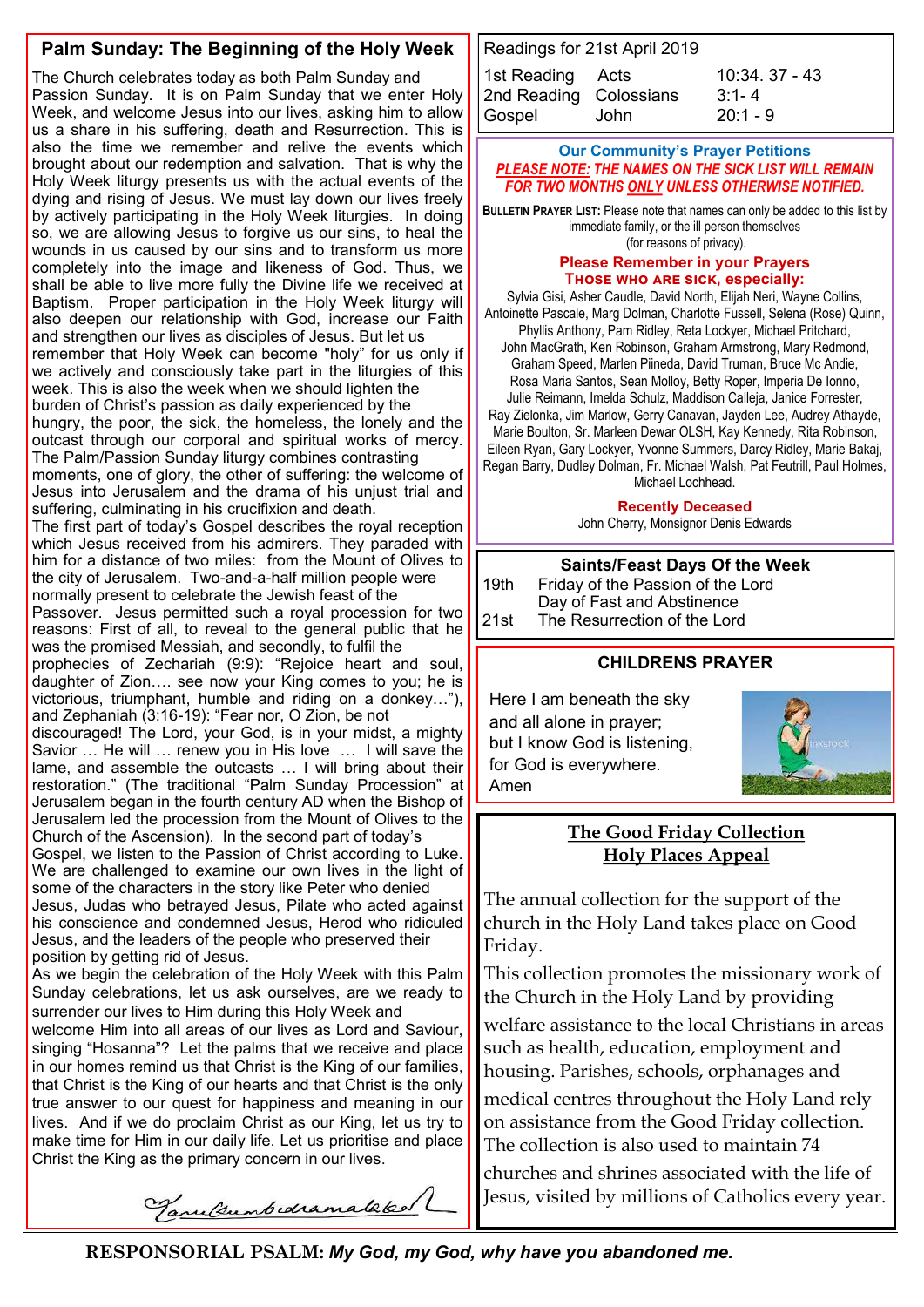#### **ST VINCENT DE PAUL HQ: 1300 729 202 from 9.00am — 1.00pm or www.vinnies.org.au**

#### **St Vincent de Paul Modbury Conference**

*Lord your timeless lesson sings out in the voice of constant waves, in the wind through the trees and in the harmonies of life. Wash clean our ears to hear you, make us listen now, for we need your great wisdom to assist us in our life. Amen.*

Only one home visit requested last week; it's hard to put a finger on what each week will bring.

This week we would appreciate any donations of: margarine, canned fruit, canned corn and coffee.

In the meantime, St Francis Xavier School is conducting a clothing drive for the Vinnies warehouse/ shops.

*It will greatly help if any or all of these items could be placed in the Vinnies' collection basket.* 

#### **REACH OUT GROUP**

Reader: Barbara S. Altar Server: Leo N.

Tuesday 16th April, 2019 9.15am Mass at St John XXIII Offertory: Margaret E. & Pat H. Communion: Jos H.& Pam R. **All Welcome**



### DEVELOPMENT FUND 2019

Congratulations Collette Truman No. 93 Drawn by John McGee

Contact: Marg Dolman 8264 1317 to be included in the draw.

#### **HAPPY BIRTHDAY APRIL BABIES**

18th Michael Bock



Monday April 15, 6pm in St Francis Xavier's Cathedral. Blessing of the Oils is an annual event held in the week leading up to Easter. The Holy Oils are used in the celebration of sacraments of Baptism, Confirmation, Ordination and Anointing of the Sick, during the year. All welcome. **NB there will be no onsite parking available for** 

**this event.** 



*HAPPY 80TH BIRTHDAY DENNIS WHITEHEAD* 





Nguyet is a teenager living with a disability in a small town in Vietnam. Living with a disability was challenging, her early years were subdued and solitary. Since featuring in Project Compassion 2017 Nguyet has successfully built her own business, a dream that has become a reality with the support of Caritas Australia.

Connected to the world in new ways, Nguyet has become independent, an

important member of her community and has great hope for her future.

**Please donate to Project Compassion 2019 and help reduce infant mortality rates in countries like Bangladesh and provide hope to pregnant women in remote communities for happy and healthy families.**

**Lives change when we all give 100%.** You can donate through Parish boxes and envelopes, by visiting [www.caritas.org.au/projectcompassion](http://www.caritas.org.au/projectcompassion)

or phoning 1800 024 413. **The Caritas Australia Project Compassion boxes and envelopes for Lent are available for collection at the back of the Church.**

#### *OTHER ACTIVITIES DURING THE WEEK*

**Mon 15th Apr Bowls** 1pm **St John XXIII Tue 16th Apr** Reach Out 9.45am **St John XXIII Wed 17th Apr** Seniors Social Club 1pm **Holy Trinity**

#### **WHAT IS HAPPENING AT HOLY TRINITY CHURCH**

A big thank you to the person who organised a load of garden mulch for our gardens, also to the volunteers who are spreading the mulch around the gardens.

Thank you to all the Parishioners who continue to bring their empty can and bottles for the Yellow Wheelie Bin. We hope to connect our second Water Tank to the Sheds before Winter arrives.

# **FATHER PETER'S 80TH BIRTHDAY CELEBRATION 28th April**



A sign up sheet is available at the back of both churches for you to place your name to contribute with food and also to volunteer to clean up after the lunch. The Barbeque is from 11.30am until 2pm.

Please come and join in the Celebration.

**GOSPEL ACCLAMATION:** *Praise to you, Lord Jesus Christ, king of endless glory! Christ became obedient for us even to death dying on the cross. Therefore God raised him on high and gave him a name above all other names. Praise to you, Lord Jesus Christ, king of endless glory!*